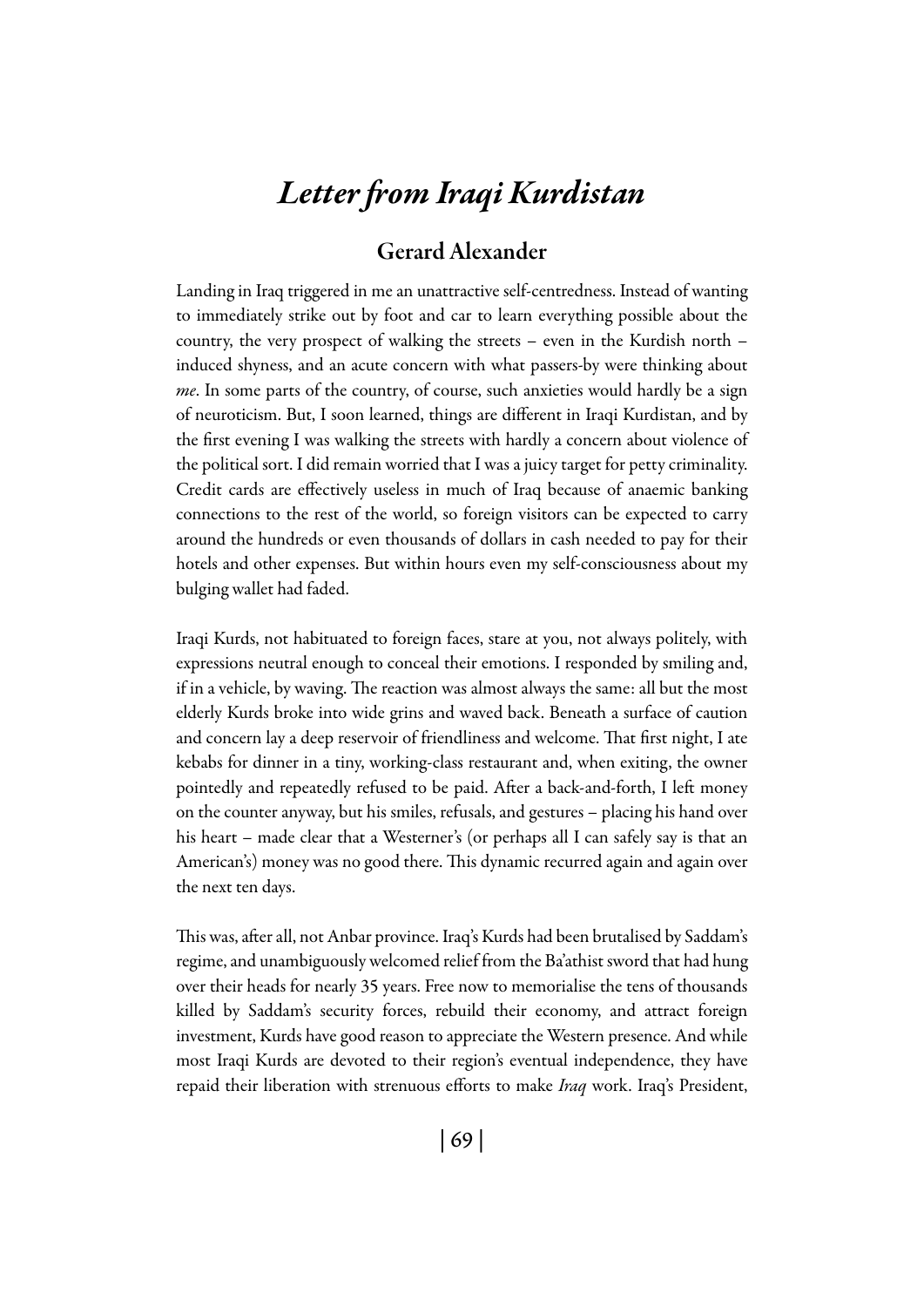## Democratiya 10 | Autumn 2007

Jalal Talabani, a Kurd, has sought stable and effective governance in Baghdad. The same can be said of Kurds serving as ministers and sub-ministers in the national cabinet. And there are thousands of Kurdish members of Iraq's armed forces who daily risk their lives patrolling the streets and back-alleys of Baghdad.

If anything, Kurds have provoked hostility from other Iraqis not for their steps in the direction of separatism but for their extensive cooperation with other national parties. This has attracted the rage of insurgents and al-Qaeda extremists who badly want to see the post-2003 political order fail. So despite the tight security provided by the Kurdish fighters, the Peshmerga, the north has suffered from such events as a double suicide bombing that killed over 100 people in February 2004 and bombings that left more than 70 dead in May and June of 2005.

A car bomb in Erbil left 19 dead on the morning I landed in May. That afternoon, at the blast site, I found myself alongside Kurds who have not been made blasé to such events by sheer repetition. But unlike many other parts of Iraq, there is scant sociological basis for home-grown political violence here. A substantial minority of Kurds are Shia, yet there is essentially no sectarian strife in the region, because sectarian affiliations are easily trumped by a unifying Kurdish identity. Iraq's Kurds hold out an image of what the rest of the country might aspire to.

Until then, though, Kurds have pervasive concerns about violence-prone infiltrators from other Iraqi provinces. Soldiers or police are positioned with astonishing frequency and check passing cars and trucks with great professionalism. In a week and a half on the ground, I passed through perhaps 100 checkpoints and never had an officer even drop hints that I should bribe my way out of some contrived trouble. On previous research trips, I could not have passed through five checkpoints in central Africa without several of them demanding a 'gift.'

This commitment to Iraq was evident in most of the senior Kurdish officials I was in Iraq to interview – whether they were serving in the regional government or the national one in Baghdad. Almost all lamented what they considered ill-advised Coalition policies in the first several years after the invasion, including the failure to establish security in the streets much earlier and to challenge Moqtada al-Sadr's politics of Shia chauvinism (which they generally believe to be orchestrated from Teheran). But most were optimistic that Washington and London were getting it far more right in the recent 'surge,' in terms of both higher overall troop levels and more aggressive approaches to the bearers of sectarian as well as ideological violence.